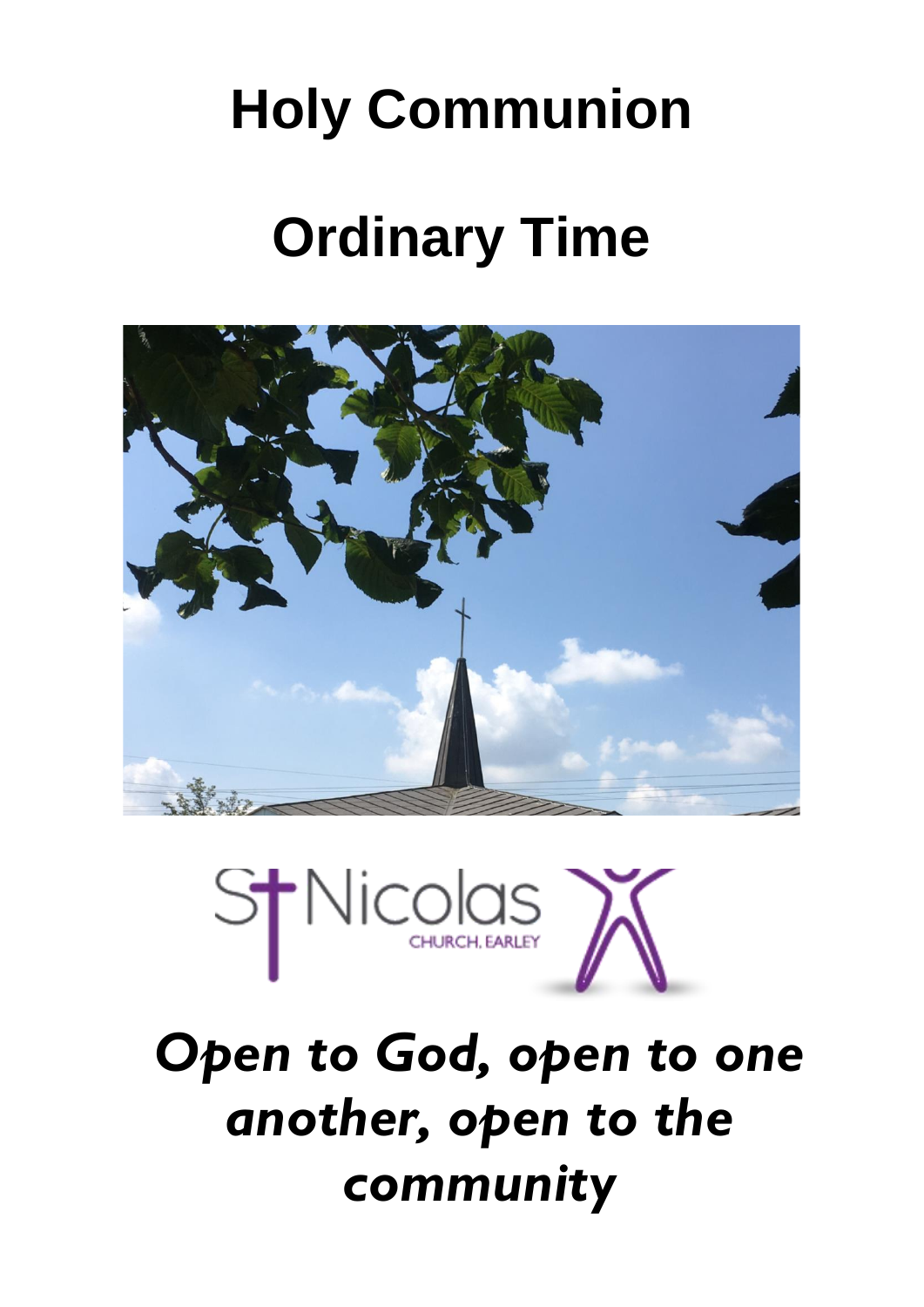Welcome to our service this morning, from wherever you join us. We worship together, whether physically in the building or joining us online. We may be scattered physically, but we worship together as the family of God. May each one of us be blessed as we sing, pray and reflect together.

As you prepare for our service you may like to consider these words of comfort:

'*Come to me all who are labour and are heavy laden, and I will give you rest'* Matthew 11 v 28

'*God is love. And all those who love live in God and God lives in them'* 1 John 4 v 16

*This is the table, not of the righteous, but of the poor in spirit. It is made ready for those who love God and who want to love God more.*

*So come, you who have much faith and you who have little, You who have been here often and you who have not been for a long time, You who have tried to follow and all of us who have failed.*

*Christ invites everyone to be known and fed here.'*

Adapted from Iona Worship Book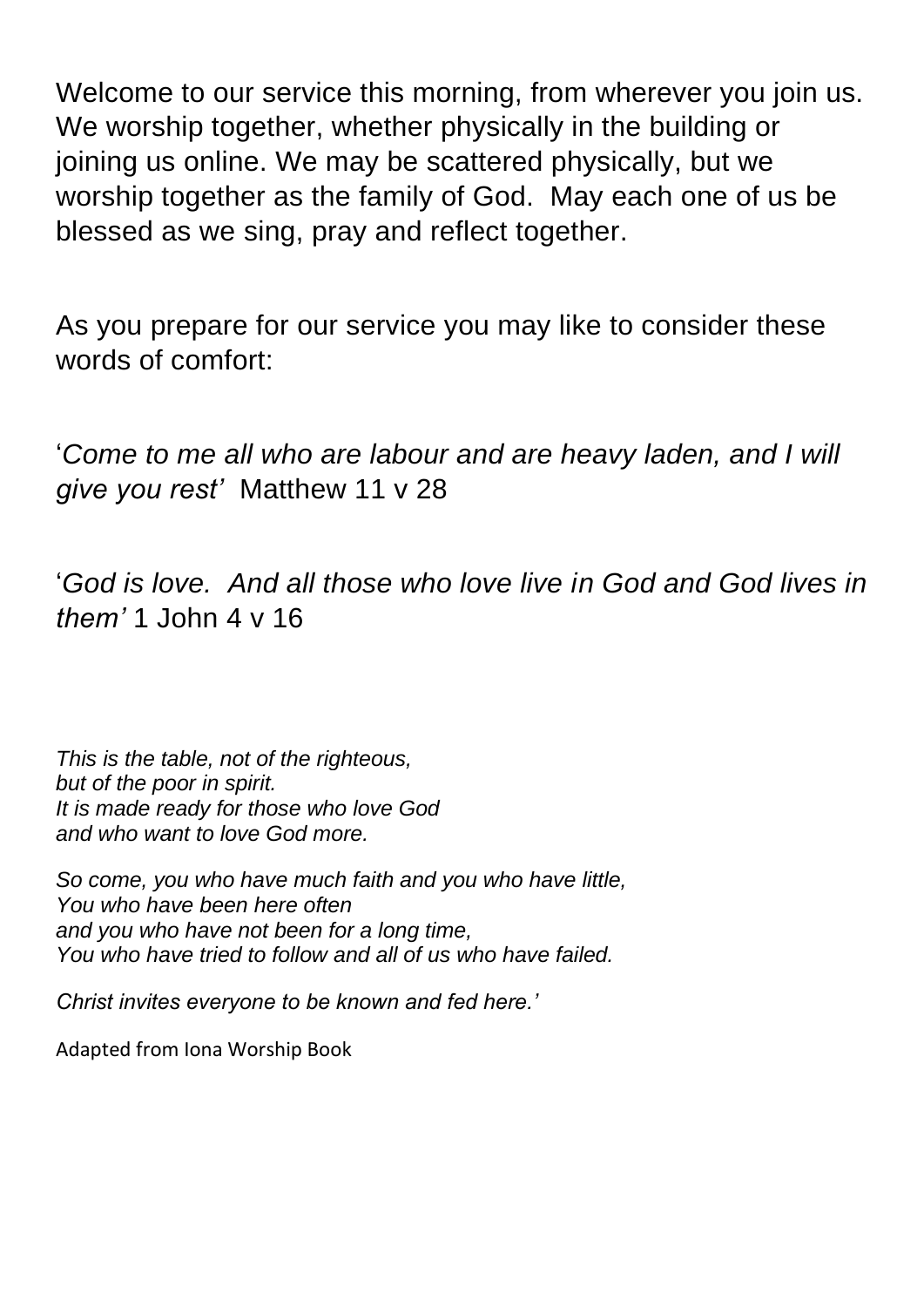# *The Gathering*

In the name of the Father, and of the Son, and of the Holy Spirit

# *Hymn*

**Welcome** *Words of welcome and introduction* 

#### **Prayer of preparation**

**Almighty God, to whom all hearts are open, all desires known, and from whom no secrets are hidden: cleanse the thoughts of our hearts by the inspiration of your Holy Spirit, that we may perfectly love you, and worthily magnify your holy name; through Christ our Lord. Amen.**

### **Prayer of Penitence**

*Invitation to confession*

**Most merciful God, Father of our Lord Jesus Christ We confess that we have sinned in thought, word and deed. We have not loved you with our whole heart, We have not loved our neighbours as ourselves. In your mercy, forgive what we have been, Help us to amend what we are, And direct what we shall be; That we may do justly, love mercy, and walk humbly with you, our God. Amen.**

May the God of love and power forgive you and free you from your sins, heal and strengthen you by his Spirit, and raise you to new life in Christ our Lord. **Amen.**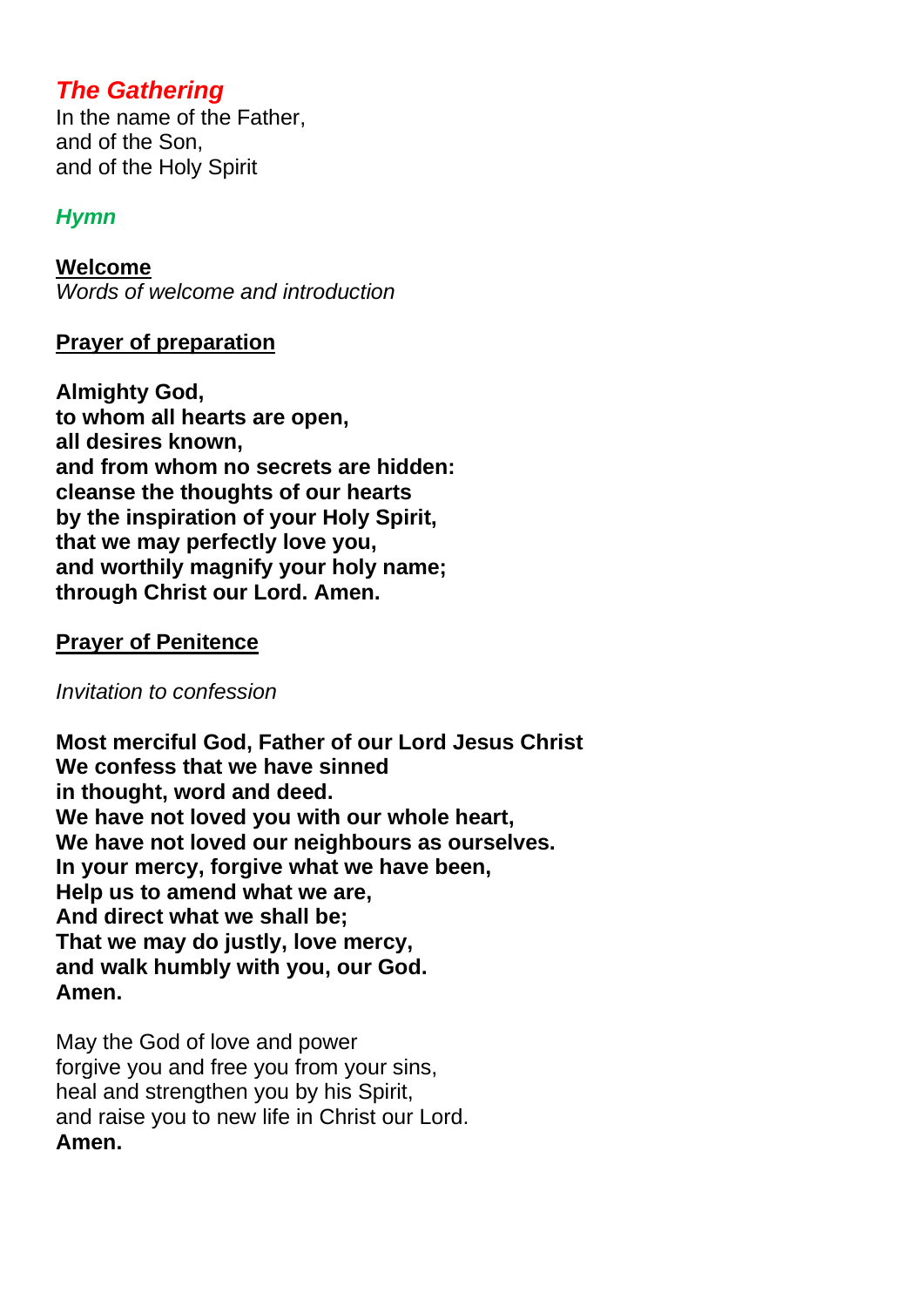### **The Gloria**

**Glory to God in the highest, and peace to his people on earth. Lord God, heavenly King, almighty God and Father, we worship you, we give you thanks, we praise you for your glory. Lord Jesus Christ, only Son of the Father, Lord God, Lamb of God, you take away the sin of the world: have mercy on us; you are seated at the right hand of the Father: receive our prayer. For you alone are the Holy One, you alone are the Lord, you alone are the Most High, Jesus Christ, with the Holy Spirit, in the glory of God the Father. Amen.**

**The Collect**

# *The Liturgy of the Word One or more Bible readings are heard, followed by;*

This is the word of the Lord. **Thanks be to God.**

# *Hymn*

**Gospel Reading:**  Hear the Gospel of our Lord Jesus Christ according to **Glory to you, O Lord.**

*After the reading*

This is the Gospel of the Lord. **Praise to you, O Christ.**

#### **Sermon**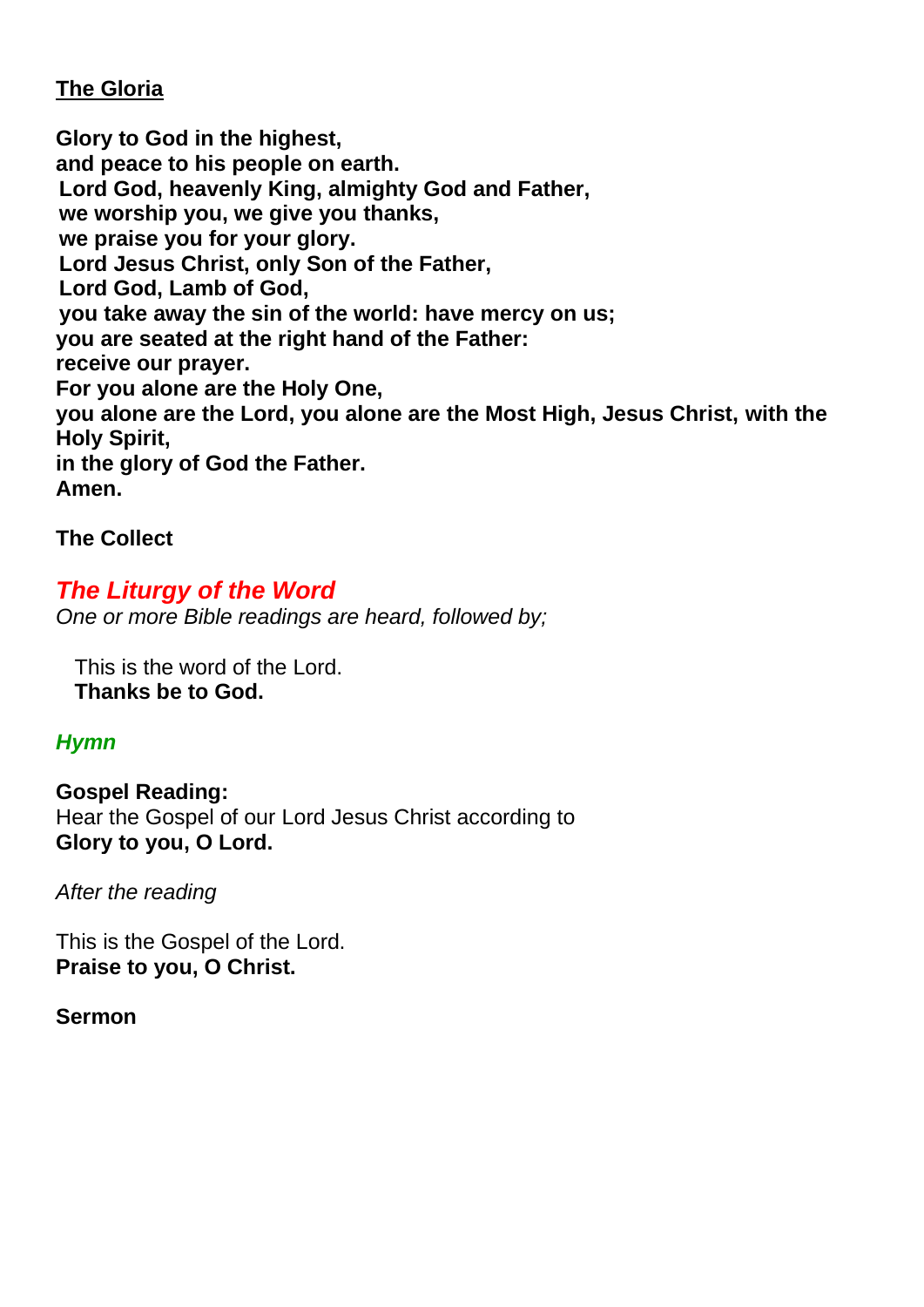# **The Creed**

**I believe in God, the Father almighty, creator of heaven and earth. I believe in Jesus Christ, his only Son, our Lord, who was conceived by the Holy Spirit, born of the Virgin Mary, suffered under Pontius Pilate, was crucified, died, and was buried; he descended to the dead. On the third day he rose again; he ascended into heaven, he is seated at the right hand of the Father, and he will come to judge the living and the dead. I believe in the Holy Spirit, the holy catholic Church, the communion of saints, the forgiveness of sins, the resurrection of the body, and the life everlasting. Amen.**

#### **Prayers of Intercession**

*These responses may be used:* Lord in your mercy **Hear our prayer** *or* Lord hear us **Lord graciously hear us** *at the end:* Merciful Father, **accept these prayers for the sake of your Son, our Saviour Jesus Christ. Amen.**

# *The Liturgy of the Sacrament*

**The Peace** *Introduction to the Peace followed by:*

The peace of the Lord be always with you **And also with you**

# *Hymn*

#### **The Preparation of the Table**

Gracious God accept the offering of your Church; the hearts of your people joined in praise and thanksgiving. In the name of Jesus Christ the Lord **Amen**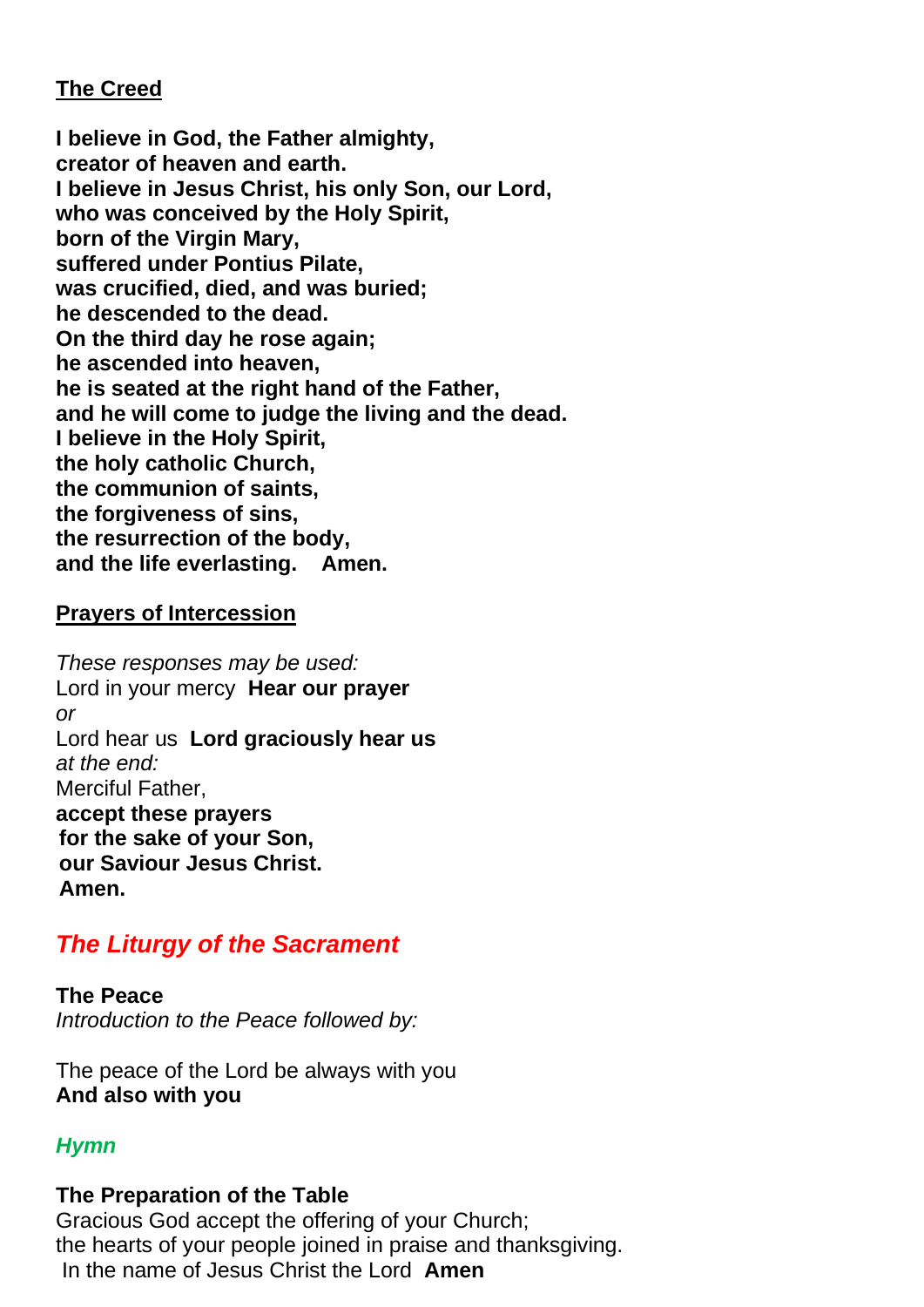# **The Eucharistic Prayer**

The Lord be with you **and also with you.**

Lift up your hearts. **We lift them to the Lord.**

Let us give thanks to the Lord our God **It is right to give thanks and praise**

Father, you made the world and love your creation. You gave your Son Jesus Christ to be our Saviour His dying and rising have set us free from sin and death. And so we gladly thank you, With saints and angels praising you and saying;

#### **Holy, holy, holy Lord, God of power and might, Heaven and earth are full of your glory, Hosanna in the highest.**

We praise and bless you loving Father, Through Jesus Christ our Lord; And as we obey his command, Send your Holy Spirit That broken bread and wine outpoured May be for us the body and blood of your dear Son

On the night before he died he had supper with his friends And, taking bread, he praised you he broke the bread, gave it to them, and said: Take, eat; this is my body which is given for you; do this in remembrance of me.

When supper was ended he took the cup of wine, Again he praised you, gave it to them and said Drink this, all of you; this is my blood of the new covenant, which is shed for you and for many for the forgiveness of sins; do this as often as you drink it in remembrance of me.

So Father we remember all that Jesus did In him we plead with confidence his sacrifice Made once for all upon the cross Bringing before you the bread of life and the cup of salvation, We proclaim his death and resurrection Until he comes in glory.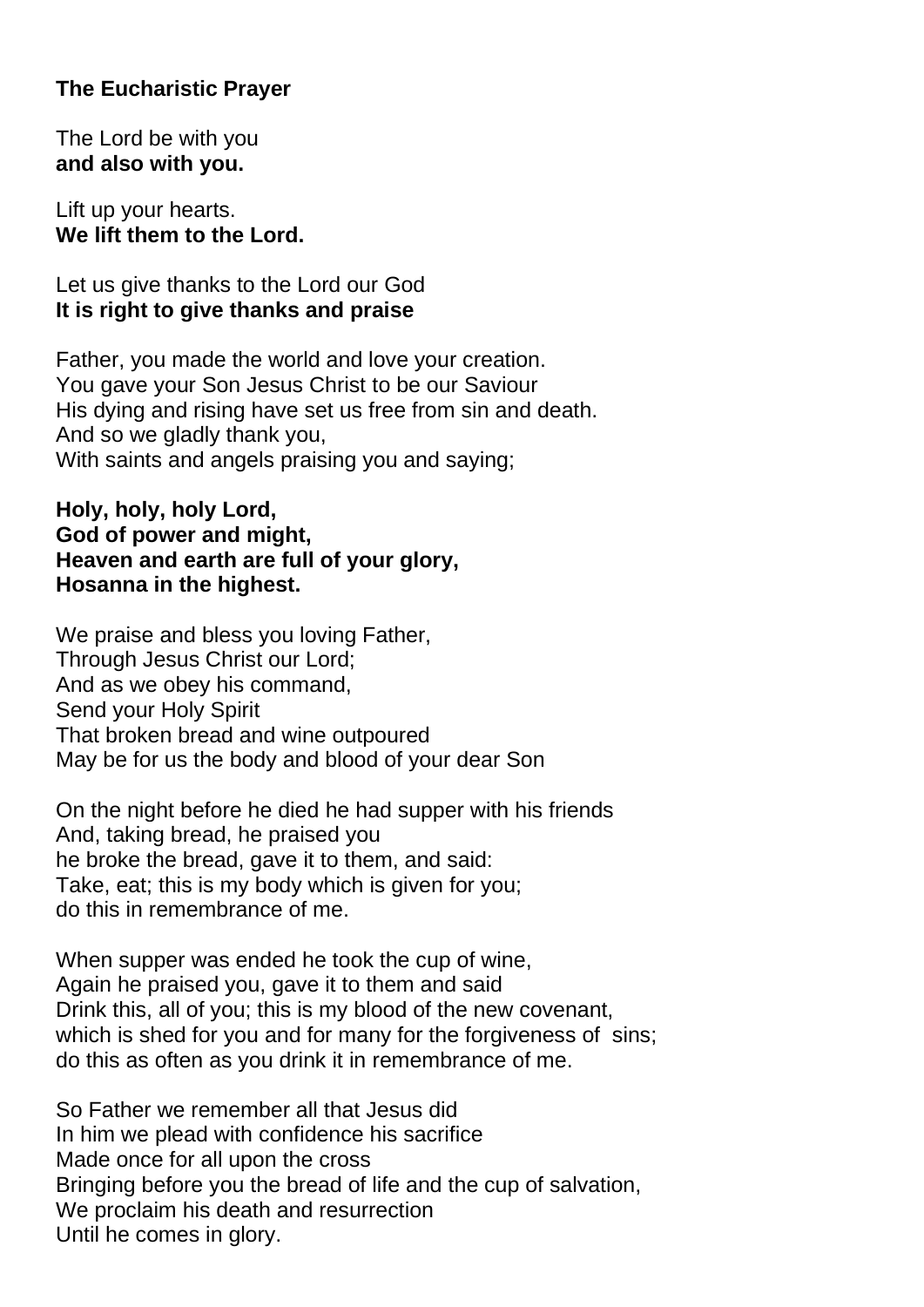Great is the mystery of faith **Christ has died Christ is risen Christ will come again**

Lord of all life, Help us to work for that day When your kingdom comes And justice and mercy will be seen in all the earth

Look with favour on your people Gather us in your loving arms And bring us with the Blessed Virgin Mary, Nicolas and all the saints To feast at your table in heaven

Through Christ and with Christ and in Christ In the unity of the Holy Spirit All honour and glory are yours O loving Father For ever and ever **Amen**

**The Lord's Prayer** Let us pray with confidence as our Saviour has taught us:

**Our Father, who art in heaven, hallowed be thy name; thy kingdom come; thy will be done; on earth as it is in heaven. Give us this day our daily bread. And forgive us our trespasses, as we forgive those who trespass against us. And lead us not into temptation; but deliver us from evil. For thine is the kingdom, the power and the glory, for ever and ever. Amen.**

#### **Breaking of the Bread**

We break the bread of life, and that life is the light of the world **God is here among us, light in the midst of us, Bring us to light and life**

#### **Giving of Communion**

Christ is the true bread which has come down from heaven. **Lord, give us this bread always.**